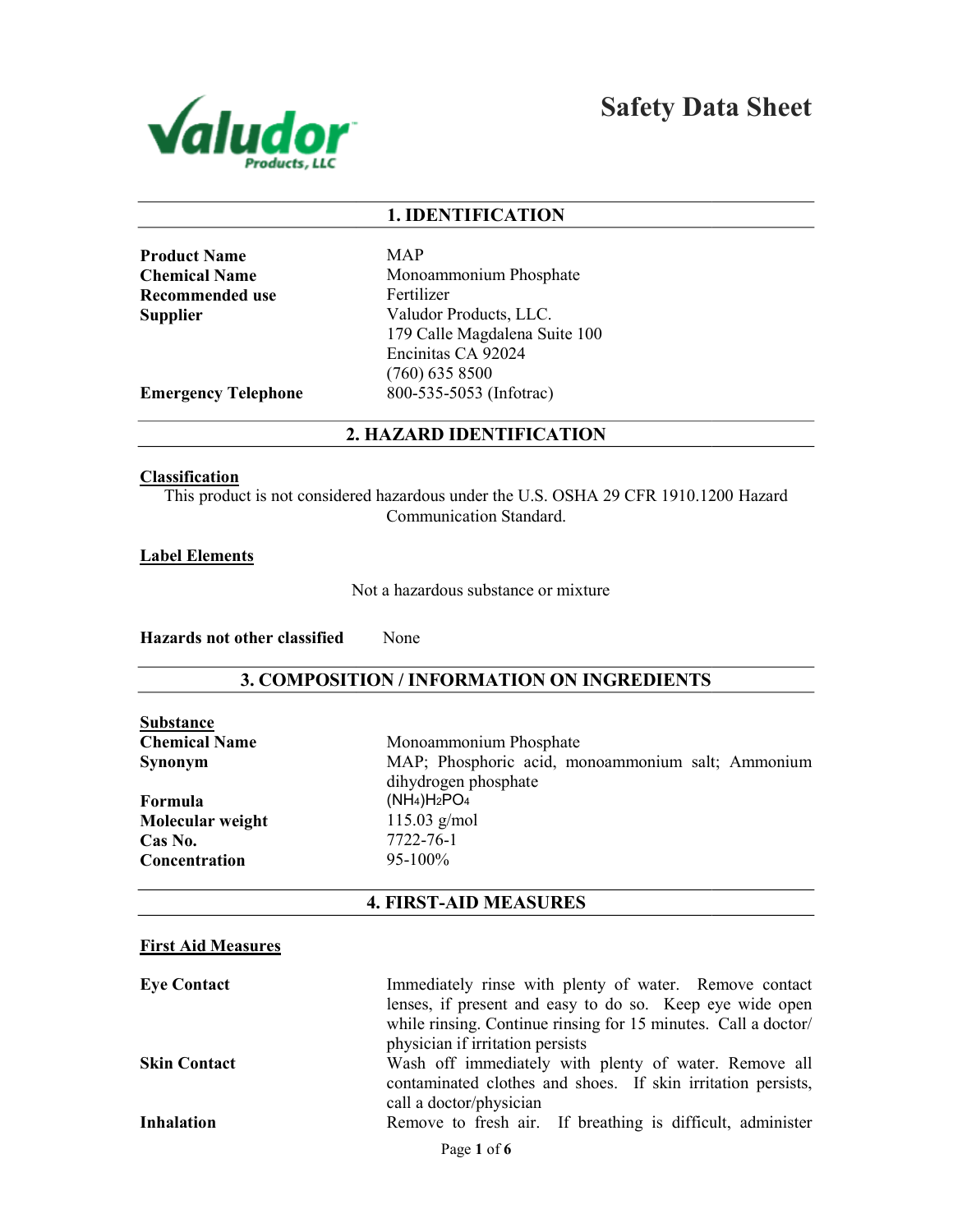oxygen. If not breathing, give artificial respiration. Get medical attention.

Ingestion Do not induce vomiting without medical advice. Rinse mouth with water. Never give anything by mouth to an unconscious person. If vomiting occurs and the victim is conscious, give water to further dilute the chemical. If symptoms persist, call a physician

#### Most important symptoms/effects, acute and delayed

#### 5. FIRE-FIGHTING MEASURES

| <b>Suitable extinguishing Media</b> |                   | Not combustible. Use any means suitable for extinguishing |
|-------------------------------------|-------------------|-----------------------------------------------------------|
|                                     | surrounding fire. |                                                           |

#### Specific Hazards Arising from the chemical

| Hazardous combustion products | Thermal decomposition can lead to the release of irritation or<br>toxic gases and vapors; including and not limited to:<br>Ammonia |
|-------------------------------|------------------------------------------------------------------------------------------------------------------------------------|
|                               | Nitrogen Oxides<br>Phosphorous oxides                                                                                              |

#### Protective equipment and precautions for fire-fighters

As in any fire, wear self-contained breathing apparatus pressure-demand, MSHA/NIOSH (approved or equivalent) and full protective gear.

## 6. ACCIDENTAL RELEASE MEASURES

#### Personal precautions, protective equipment, and emergency procedures

**Personal precautions** Avoid contact with eyes, skin and clothing. Avoid breathing vapors or mists. Use personal protection recommended in Section 8. Ensure adequate ventilation.

#### Methods and materials for containment and cleanup

| Sweep or vacuum up and place in an appropriate closed |  |
|-------------------------------------------------------|--|
| container. Keep unauthorized personnel away. Avoid    |  |
| generating dust.                                      |  |
| Prevent entry into waterways or sewers                |  |
|                                                       |  |

## 7. HANDLING AND STORAGE

#### Precautions for safe handling

Do not breathe dust. Avoid dust formation. Avoid contact with eyes, skin and clothing. Do not ingest. Ensure adequate ventilation. Use personal protective equipment recommended in section 8. Remove and wash contaminated clothing before reuse. Do not eat, drink or smoke when using this product.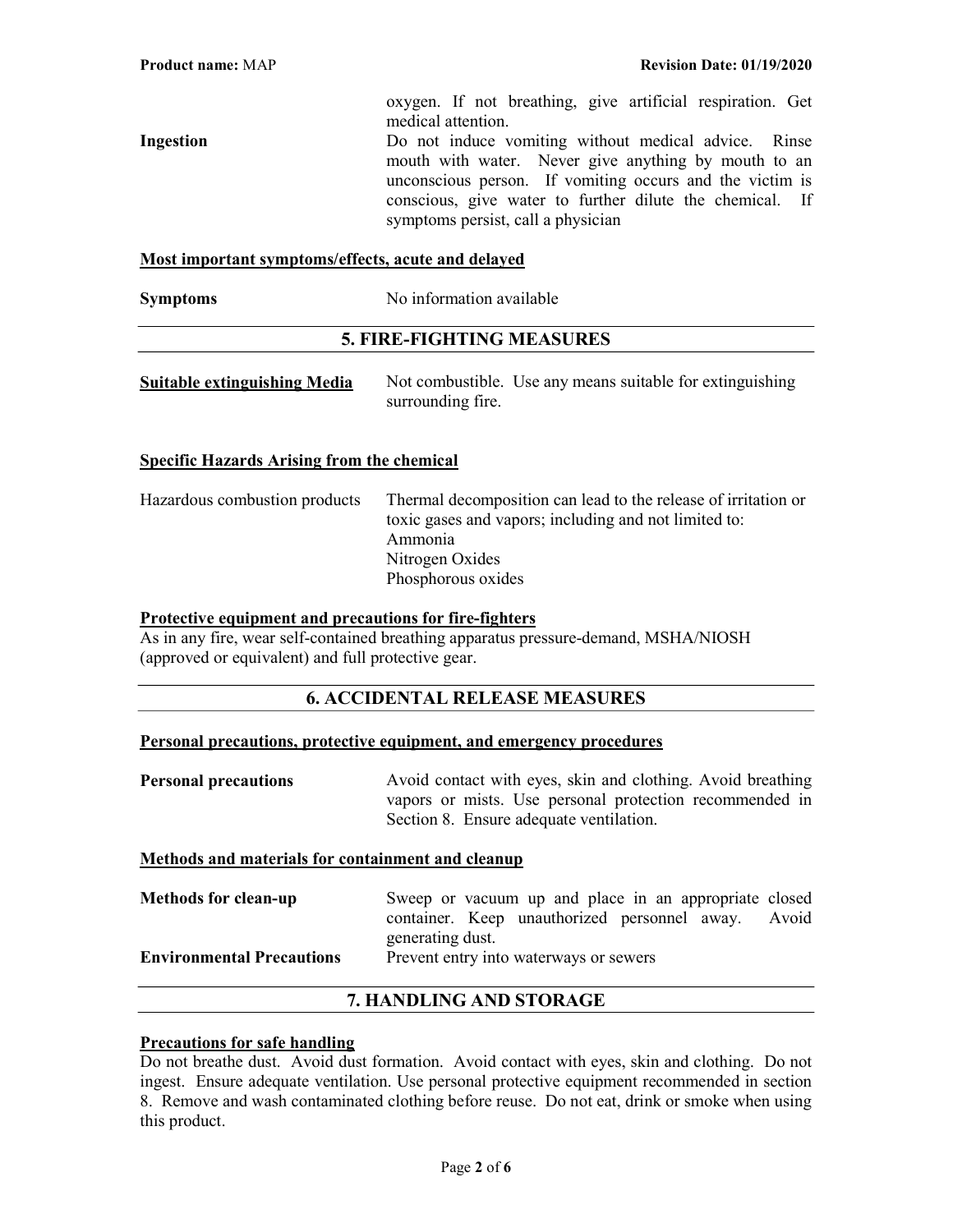## Conditions for safe storage, including any incompatibilities

Store in a cool/low-temperature, well-ventilated, dry place. Keep containers closed and labeled when not in use.

## 8. EXPOSURE CONTROLS / PERSONAL PROTECTION

## Exposure Guidelines

This product does not contain any hazardous materials with occupational exposure limits established by the regional specific regulatory bodies

# Appropriate engineering controls

Ensure adequate ventilation, especially in confined areas. Consider the potential hazards of this material, applicable exposure limits, job activities and other substances in the workplace when designing controls and selecting personal protective equipment.

#### Personal Protective Equipment

| <b>Eye/face protection</b>    | Safety glasses are recommended in professional settings      |
|-------------------------------|--------------------------------------------------------------|
| <b>Skin protection</b>        | Choose the appropriate protective clothing and gloves based  |
|                               | on the tasks being performed to avoid exposure to skin. Wear |
|                               | protective gloves                                            |
| <b>Respiratory protection</b> | Not required under normal circumstances. If exposure limits  |
|                               | are exceeded or if irritation or other symptoms are          |
|                               | experienced use a NIOSH/MSHA approved respirator             |
| <b>Hygiene Measures</b>       | Handle in accordance with good industrial hygiene and safety |
|                               | practices. Do not eat, drink or smoke when using this        |
|                               | product.                                                     |

# Appearance White Physical state Solid Odor Odorless Odor threshold No information available  $pH$  4.4 – 4.9 Melting point / freezing point No information available Boiling point / Boiling range Not applicable

| Odor)                                | Odorless                 |
|--------------------------------------|--------------------------|
| <b>Odor threshold</b>                | No information available |
| pН                                   | $4.4 - 4.9$              |
| Melting point / freezing point       | No information available |
| <b>Boiling point / Boiling range</b> | Not applicable           |
| <b>Flash point</b>                   | Not applicable           |
| <b>Evaporation rate</b>              | Not applicable           |
| <b>Flammability</b>                  | No information available |
| <b>Flammability or explosive</b>     |                          |
| limits                               |                          |
| <b>Upper</b>                         | No information available |
| Lower                                | No information available |
| Vapor pressure                       | No information available |
| <b>Vapor density</b>                 | No information available |
| <b>Specific Gravity</b>              | No information available |
| Solubility in water                  | $> 100$ g/l              |
| <b>Partition coefficient</b>         | No information available |
| <b>Auto-ignition temperature</b>     | No information available |
| <b>Decomposition temperature</b>     | $>190C$ ( $>374F$ )      |
|                                      |                          |

## 9. PHYSICAL and CHEMICAL PROPERTIES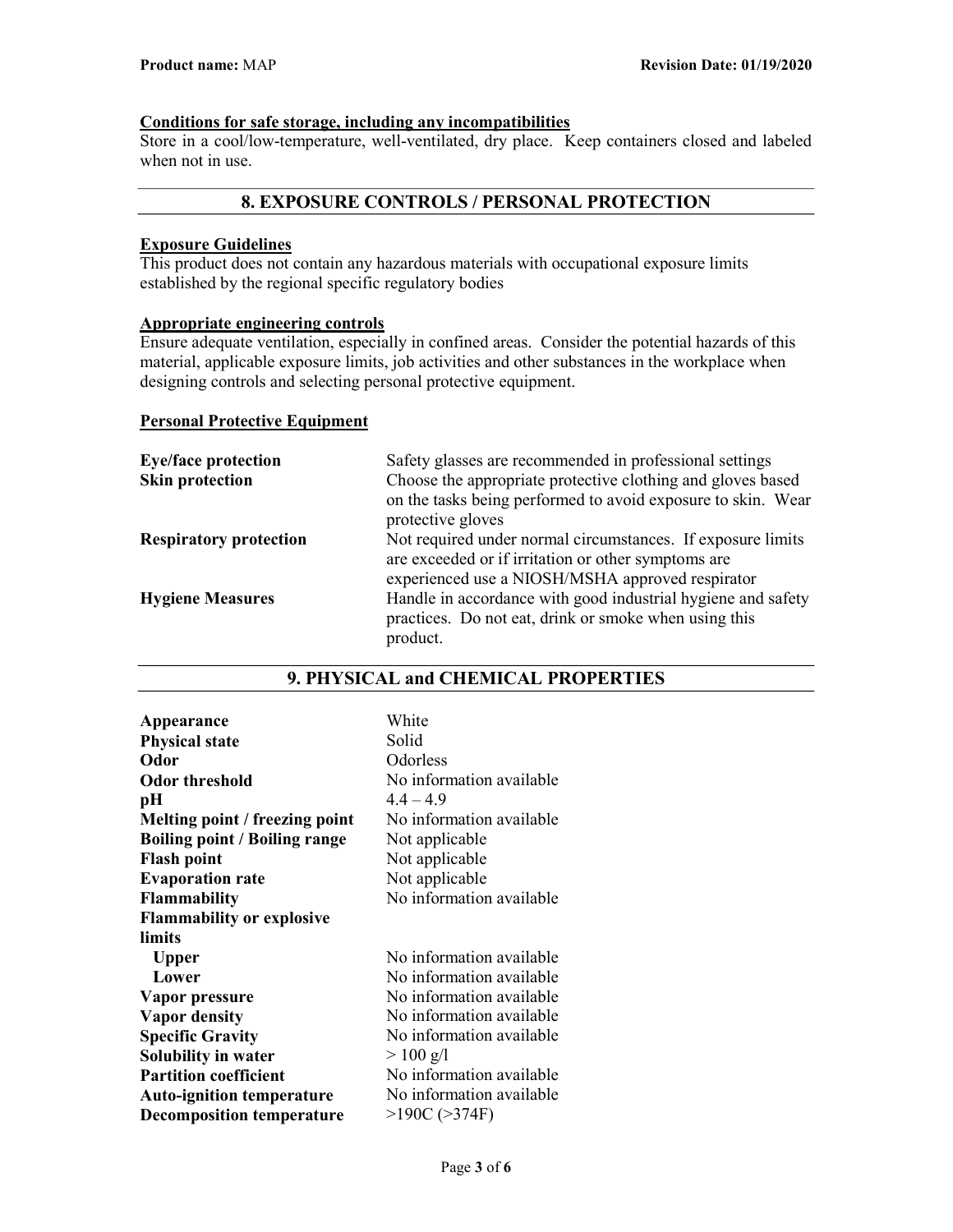Viscosity No information available

## 10. STABILITY AND REACTIVITY

| <b>Reactivity</b>                            | None known under normal conditions.                                             |  |
|----------------------------------------------|---------------------------------------------------------------------------------|--|
| <b>Chemical stability</b>                    | Stable under ordinary conditions of use and storage.                            |  |
| <b>Possibility of hazardous</b><br>reactions | None under normal processing.                                                   |  |
| <b>Conditions to avoid</b>                   | Avoid dust formation. Avoid extreme temperatures                                |  |
| Incompatible materials                       | Strong bases. Sodium hypochlorite                                               |  |
| <b>Hazardous decomposition</b><br>products   | Hazardous combustion can lead to the release of irritating<br>gases and vapors. |  |

## 11. TOXICOLOGICAL INFORMATION

## Information on likely routes of exposure

| <b>Skin contact</b> | May cause skin irritation                 |  |
|---------------------|-------------------------------------------|--|
| Eye contact         | May cause eye irritation                  |  |
| <b>Inhalation</b>   | May cause irritation of respiratory tract |  |
| Ingestion           | May be harmful if swallowed               |  |

#### Symptoms related to the physical chemical and toxicological characteristics No information available

#### Delayed and immediate effects and also chronic effects form short and long-term exposure

| <b>Skin damage/irritation</b>   | Not classified |
|---------------------------------|----------------|
| Eye damage/irritation           | Not classified |
| <b>Sensitization</b>            | Not classified |
| <b>Mutagenic effects</b>        | Not classified |
| Carcinogenicity                 | Not classified |
| <b>Reproductive toxicity</b>    | Not classified |
| <b>STOT</b> – single exposure   | Not classified |
| <b>STOT</b> – repeated exposure | Not classified |
| <b>Aspiration hazard</b>        | Not classified |

## **Acute Toxicity**

#### Component information

| Component                | <b>Cas-No</b> | LD50 Oral     | LD50 Dermal             | <b>LC50</b> Inhalation |
|--------------------------|---------------|---------------|-------------------------|------------------------|
| Monoammonum<br>Phosphate | 7722-76-1     | > 2,000 mg/kg | $> 5,000 \text{ mg/kg}$ | $>$ 5 mg/L             |

## 12. ECOLOGICAL INFORMATION

Ecotoxicity Should not be released to environment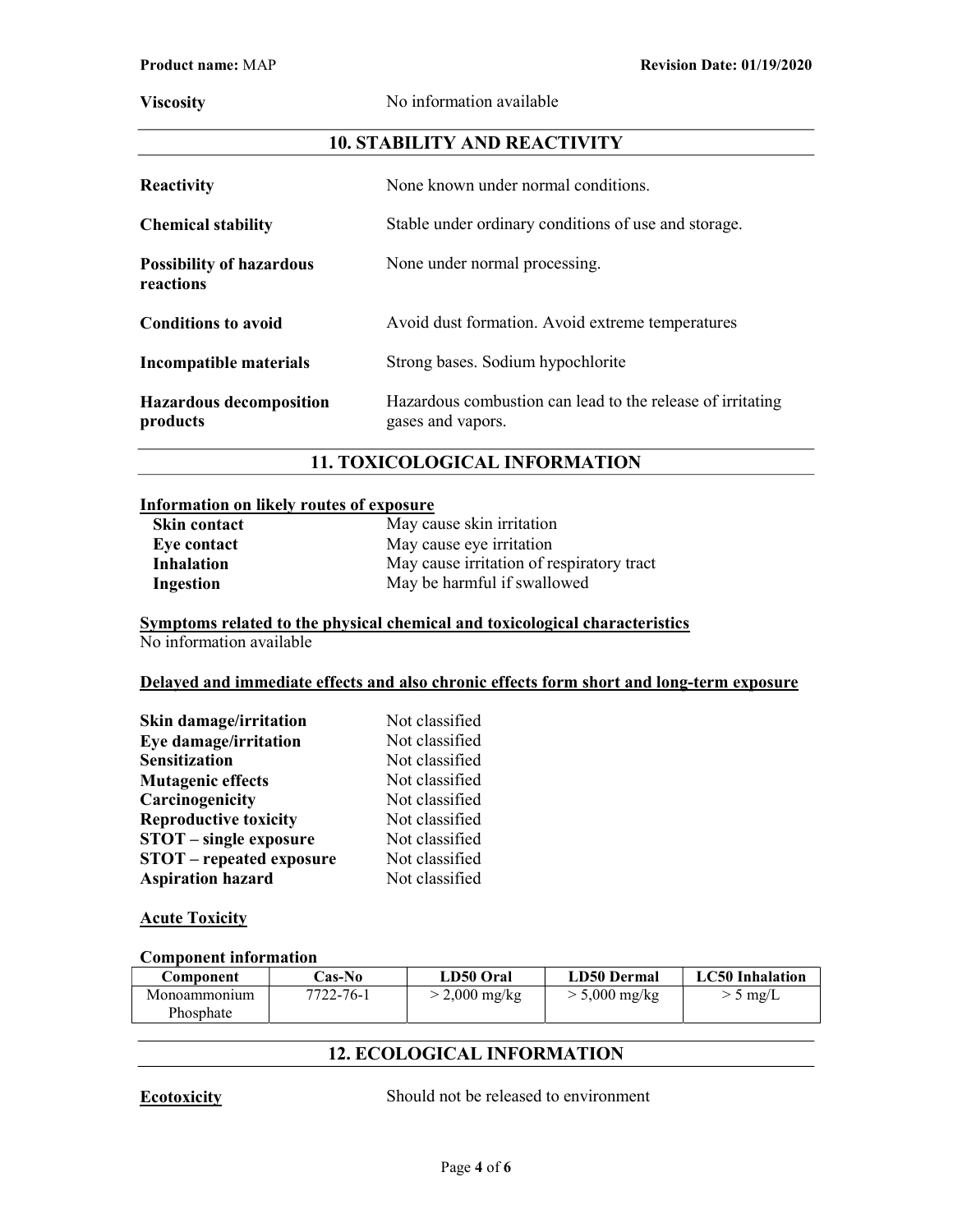| Component    | <b>Freshwater Fish</b>        | <b>Freshwater Algae</b> | Water Flea               |
|--------------|-------------------------------|-------------------------|--------------------------|
| Monoammonium | $LC50$ : $> 85.9$ mg/L $- 96$ | $EC50:$ > 100 mg/L –    | $LC50$ : $> 1790$ mg/L – |
| Phosphate    | hr                            | 72 hr                   | 72 hr                    |
| 7722-76-1    |                               |                         |                          |

| Persistence and degradability    | No information available |
|----------------------------------|--------------------------|
| <b>Bioaccumulative potential</b> | No information available |
| <b>Mobility in soil</b>          | No information available |
| Other adverse effects            | No information available |

## 13. DISPOSAL CONSIDERATIONS

Waste Disposal Methods Processing, use, or contamination of this product may occur during product use. Accordingly, it is the responsibility of the user to determine the proper disposal methodologies. Consult the appropriate state, regional or local regulations to ensure complete and accurate classification. Dispose of contaminated packaging in accordance with local regulations.

## 14. TRANSPORT INFORMATION

| <b>DOT</b>  | Not regulated |
|-------------|---------------|
| <b>IATA</b> | Not regulated |
| <b>IMDG</b> | Not regulated |

## 15. REGULATORY INFORMATION

#### International Inventories

| <b>TSC</b><br>UА | $\sim$ |
|------------------|--------|
| <b>DSL</b>       |        |

## US Federal Regulations

## TSCA section 12(b) Export Notification

Not regulated

## SARA 313

Section 313 of Title III of the Superfund Amendments and Reauthorization Act of 1986 (SARA). Not applicable

## SARA 311/312 Hazard Categorization

| Acute health hazard   | No       |
|-----------------------|----------|
| Chronic Health Hazard | $\rm No$ |
| Fire hazard           | No       |